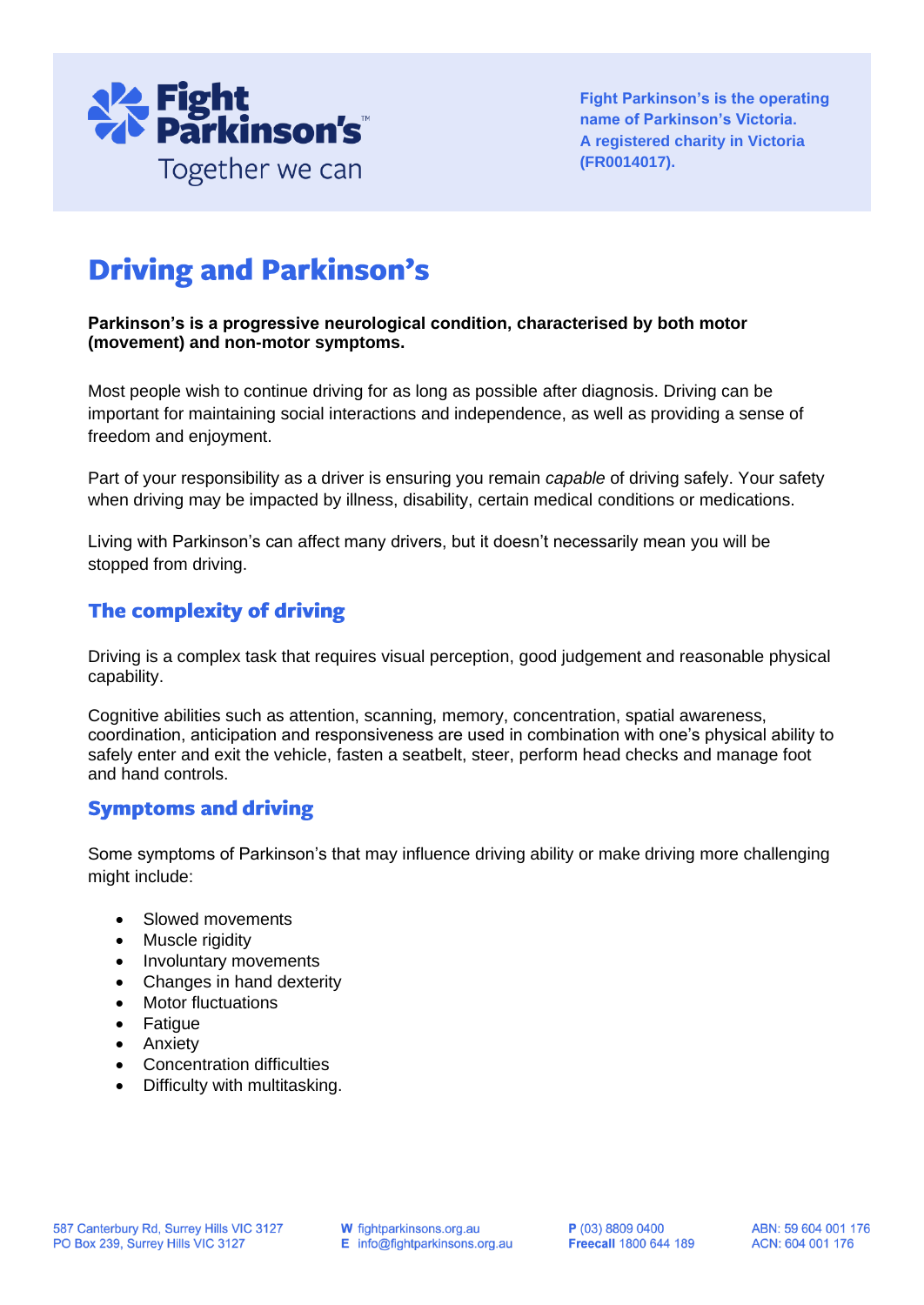# **Your legal responsibilities**

#### Reporting your condition to your licensing authority

You are legally required to report any permanent or long-term illness that is likely to affect your ability to drive safely to VicRoads (or local licensing authority). A Parkinson's diagnosis falls into this category.

Failure to report your diagnosis may result in a traffic fine, jeopardise your insurance cover and potentially put lives at risk.

Reporting a condition does not necessarily mean your licence will be taken away.

#### **Process for reporting**

To report your condition, your doctor needs to complete a medical report on a VicRoads, or statebased licensing authority report form.

Your General Practitioner (GP) will complete the form indicating whether you meet the medical standards to drive a vehicle, as specified in a national publication; 'Assessing fitness to drive' [\(Austroads Assessing Fitness to Drive\)](https://austroads.com.au/drivers-and-vehicles/assessing-fitness-to-drive).

The GP confirms:

- your medical condition/s
- if you meet the medical standards to drive
- if they recommend you undergo an on-road driving assessment.

It's a good idea to book a longer GP consultation for this discussion.

#### Can someone report concerns about your ability to drive safely?

If a family member or someone in your community has concerns about your ability to drive safely, they can report their concerns to VicRoads. This can be done anonymously and will likely result in a request for you to submit a medical report.

#### **Motor vehicle insurance**

As well as notifying VicRoads (or licensing authority in your state), it is recommended that you check the "duty of disclosure" clause of your motor vehicle insurance policy.

It is difficult to say how disclosing your diagnosis will impact your insurance premium, as all insurers are different, but check the fine print of your policy.

## The licensing authority will determine next steps

VicRoads assesses each medical report on a case-by-case basis and will inform you of any further steps required. Recommendations may include:

- Continue driving, with need to submit periodic medical reports
- Undergo a specialised occupational therapy driving assessment<br>• Suspension or cancellation of license.
- Suspension or cancellation of license.